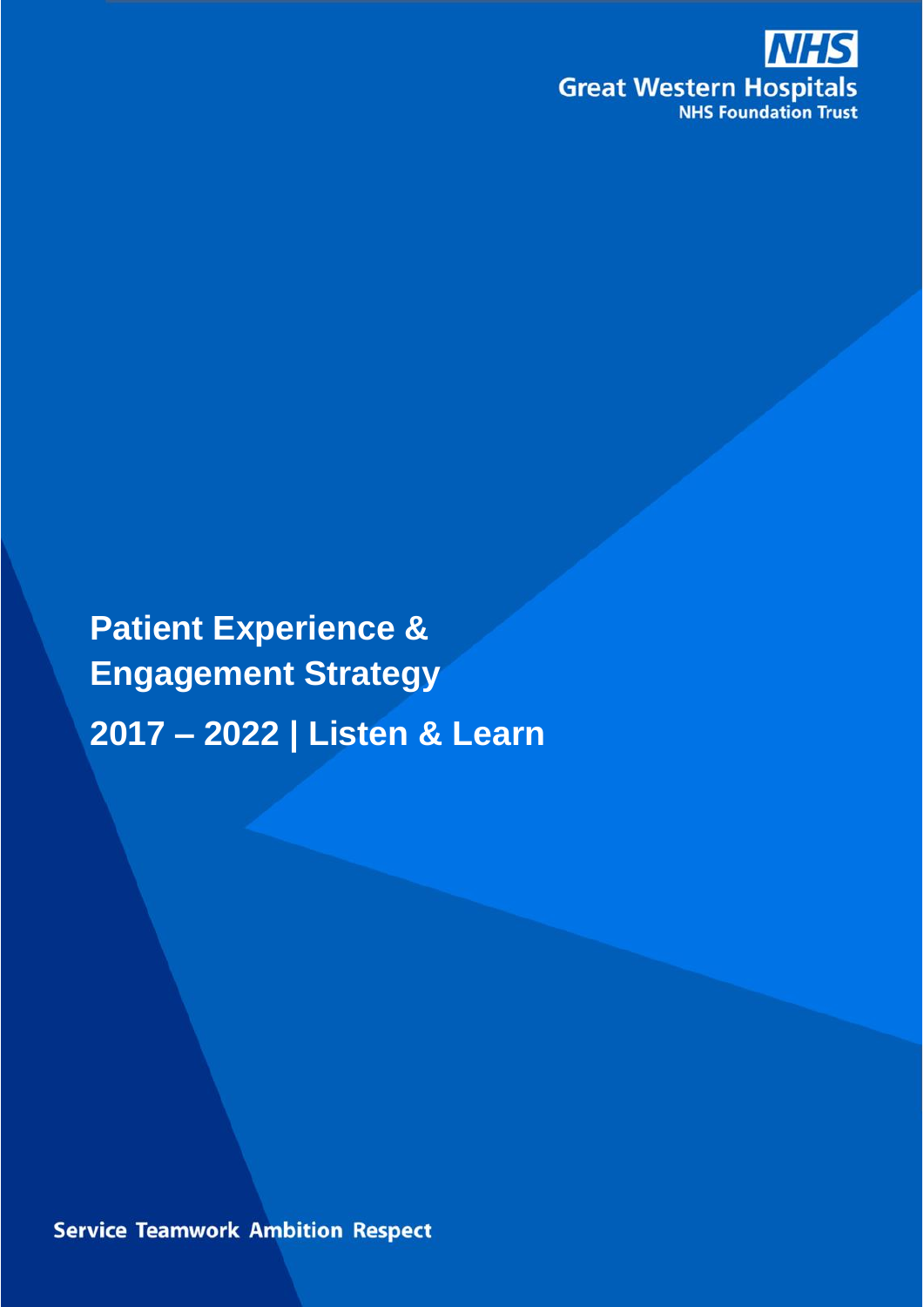**This Strategy is divided into three sections:**

#### Section 1: Strategy

### Section 2: Objectives and Action Plan for 17-18

Section 3: Appendices

- **Appendix 1: Leadership and governance**
- Appendix 2: Key policy drivers and links to local strategies, plans and policies
- **Appendix 3: Information on Experience Based Co-Design (EBCD)**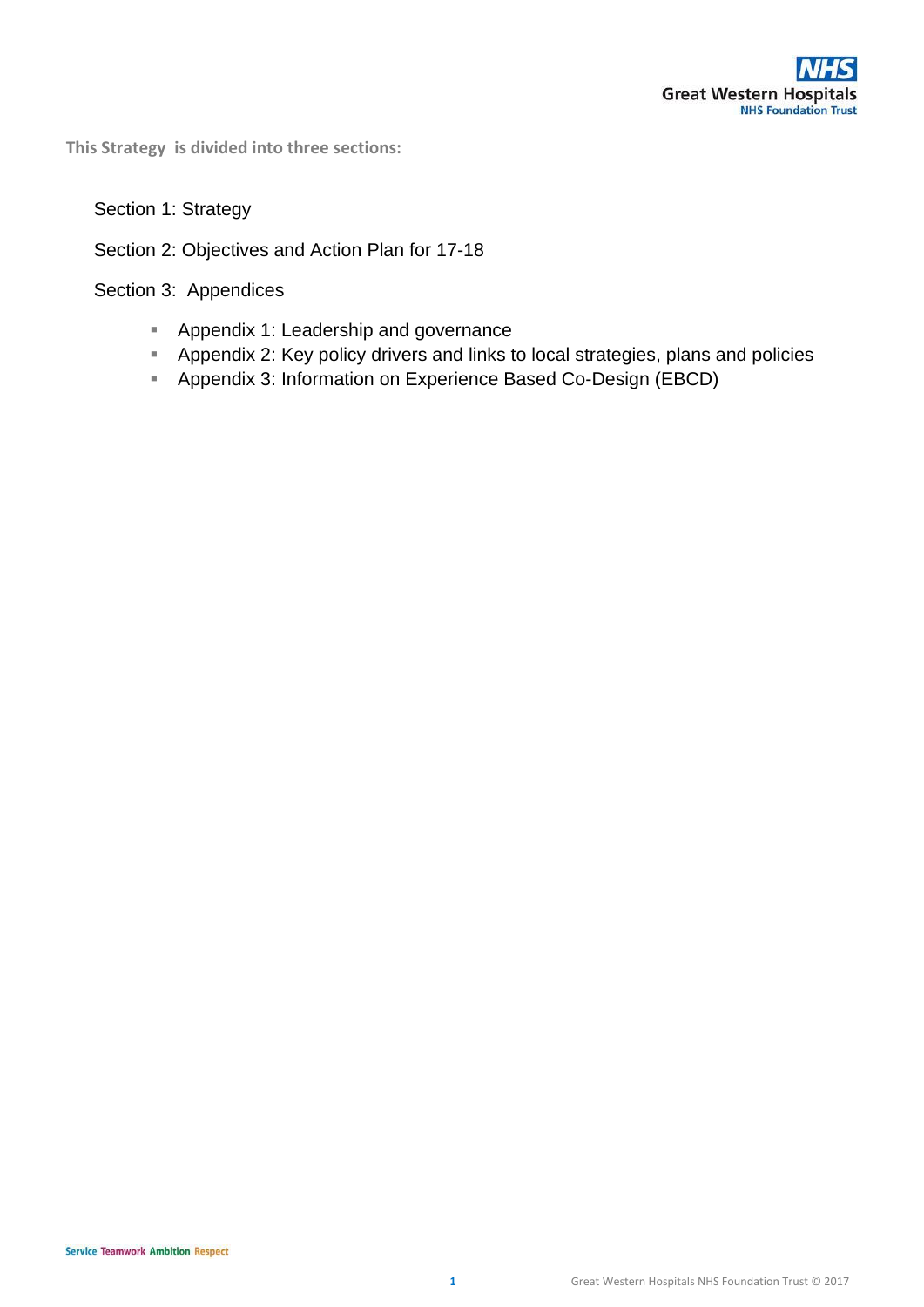### **Section 1: Patient Experience and Engagement Strategy**

#### **Introduction**

Great Western Hospitals NHS Trust provides a range of community and in-patient acute hospital services to people living Swindon and Wiltshire. The Trust is committed to delivering high quality services across all areas in which the Trust operates; this is demonstrated through delivery of one of our Trust priorities:

# **We will make our patients the focus of everything we do**

#### **1.1 Why is it important to consider patient experience?**

There is strong evidence that experience of care is linked to outcomes and safety. In some settings, such as long-term conditions or end-of-life care, the distinction between clinical outcomes and patient experience outcomes is often blurred. And regardless of the relationships between experience and outcomes, caring for people well when they are vulnerable is an essential part of high-quality health care (National Quality Board, Feb 2015). This is also recognised in the NHS 5 year Forward View.

The idea that people should have a stronger voice in decisions about their health and care, and that services should better reflect their needs and preferences, has been a policy goal of politicians and senior policy-makers in health for at least 20 years. Patients want it, and the evidence shows that when they are involved, decisions are better, health and health outcomes improve, and resources are allocated more efficiently (Kings Fund, Nov 2014).

Not only is there a legal consideration as stated in the NHS Constitution, there is also the moral imperative that patients are at the centre of care and services. Patient experience affects organisational reputation, and patient trust and this can influence the way in which people interact with the service. in addition, and linked to reputation, there is an increasing evidential link between staff experience and patient experience, leading Trusts to focus on the workforce which in turn will improve patient experience metrics.

Organisations which maintain focus on patients tend to also be more effective in other area such as performance and finance, as they remain connected to their core purpose. Only by understanding what people want from their services and continually focusing on their experiences will we truly be sure we are delivering value for money (National Quality Board, Jan 2015).

#### **1.2 What are patients, carers, families and stakeholders telling us?**

The Trust is aware of the key themes generated each month from sources such as Friends and Family Test and the National Inpatient Survey. Typically these are:

- Behaviour and attitude of staff
- Waiting times
- Communication including transfer/ discharge
- **Telecommunication**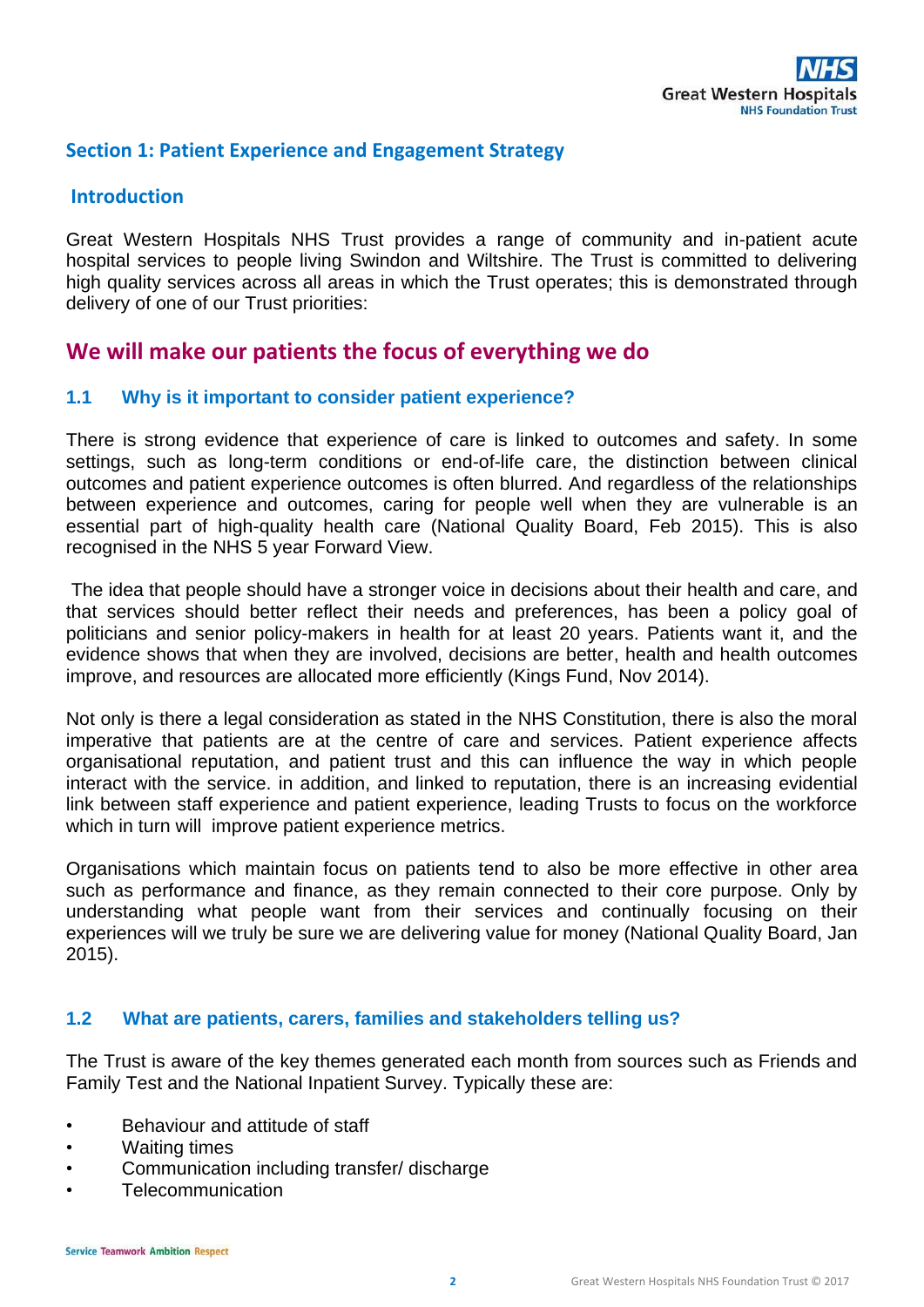Our action plan for 17-18 will focus on addressing these themes with a small number of key actions agreed within each Division to test new approaches and methodology. If these are successful then they will be rolled out in subsequent years.

Our staff regardless of their role care deeply about the quality of care that our patients, their carers and families receive from us. Whilst we appreciate that we don't always get it right, our vision, with the implementation of this strategy, is to embark on a journey of learning and continuous improvement, with feedback from our patients and carers being essential to this growth.

This strategy includes how we will evaluate and measure success. Here at Great Western Hospitals NHS Trust, we know that patient experience is more than just meeting our patient's physical needs. It is also about treating each patient and their carer(s) with the dignity, compassion and respect that they deserve.

Great Western Hospitals NHS Trust does not currently have a standalone Patient Experience Strategy; however, it does have a clear ambition for improving patient experience set out in the Quality Improvement Strategy. This ambition is:

## **All service users will rate their experience as good or excellent**.

## **1.3 Context: What is patient experience?**

'Experience' can be understood in the following ways:

- i. What the person experiences when they receive care or treatment –for example, whether they knew who to contact if they had a problem, whether the nurse explained the procedure to them, and whether the doctor asked them what name they would like to be called by. The 'what' of people's experiences can be thought of in two ways:
	- The interactions between the person receiving care and the person providing that care, for example how a member of staff communicates with the person (this is known as the 'relational' aspects of experience);
	- The processes that the person is involved in or which affect their experience, such as booking an appointment (this is known as the 'functional' aspects of experience).
- ii. How that made them feel for example, whether they felt treated with dignity and respect, and whether they felt that the doctor told them about their diagnosis in a sensitive way. (National Quality Board Feb, 2015)

#### **1.4 Our values and ambition**

This strategy links with the Trust mission and values statement set out below, we have taken a pragmatic approach to developing this strategy at this stage. Given the wealth of evidence available nationally it is helpful to develop a high level framework for patient experience which will enable local engagement and on-going development of the strategy during 2017-2018.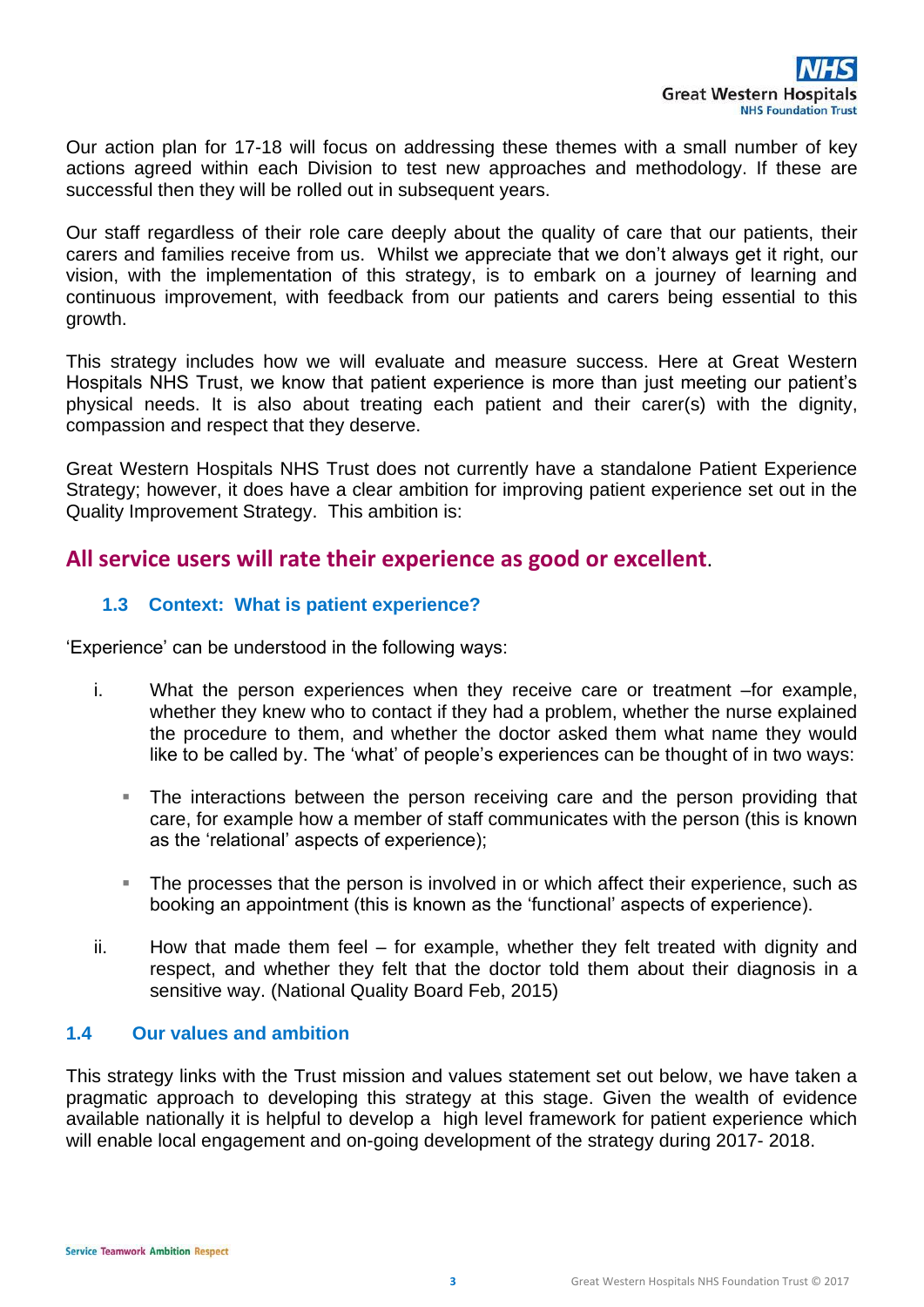

We are committed to the Trust STAR values, these were developed by our staff, and continue to be embedded in the way we work with each other, our patients and our partners. They provide a strong ethos when considering any aspect of patient experience and engagement:

- **Service** We will put our people first
- **Teamwork We will work together**
- Ambition We will aspire to provide the best service
- **Respect** We will act with integrity

We also have four simple but clear ambitions for our Trust:

- We will make our patients the focus of everything we do
- We will work smarter not harder by making best use of limited resources
- We will innovate and identify new ways of working
- We will build capacity and capability by investing in our staff, infrastructure and partnerships

The values and ambitions are shared goals which will support provision of the highest quality of care, of which patient experience is at the centre.

 For information on Leadership and Governance, please refer to Appendix 1 For key Policy Drivers and links to Great Western Hospitals Foundation NHS Trust agreed Strategies, Plans and Policies see Appendix 2.

#### **1.5 The Trust approach to improving patient experience is:**

#### Table 1

Building on existing work, the Trust Board is committed to improving patient experience by:

- Role modelling and consistently applying the Trust STAR values
- **Having quality champions throughout the Trust**
- **Recognising the link between staff and patient experience**
- **Engaging with patients, their carers and key stakeholders**
- **Using patient feedback meaningfully**
- **Ensuring that the Trust collects and reports high quality patient information**
- **Delivering reliable, safe, high quality care seven days a week**
- **•** Promoting wellbeing for both staff and patients
- **Empowering people at all levels to drive change and value innovation**
- **Adequately resourcing service redesign that improves experience**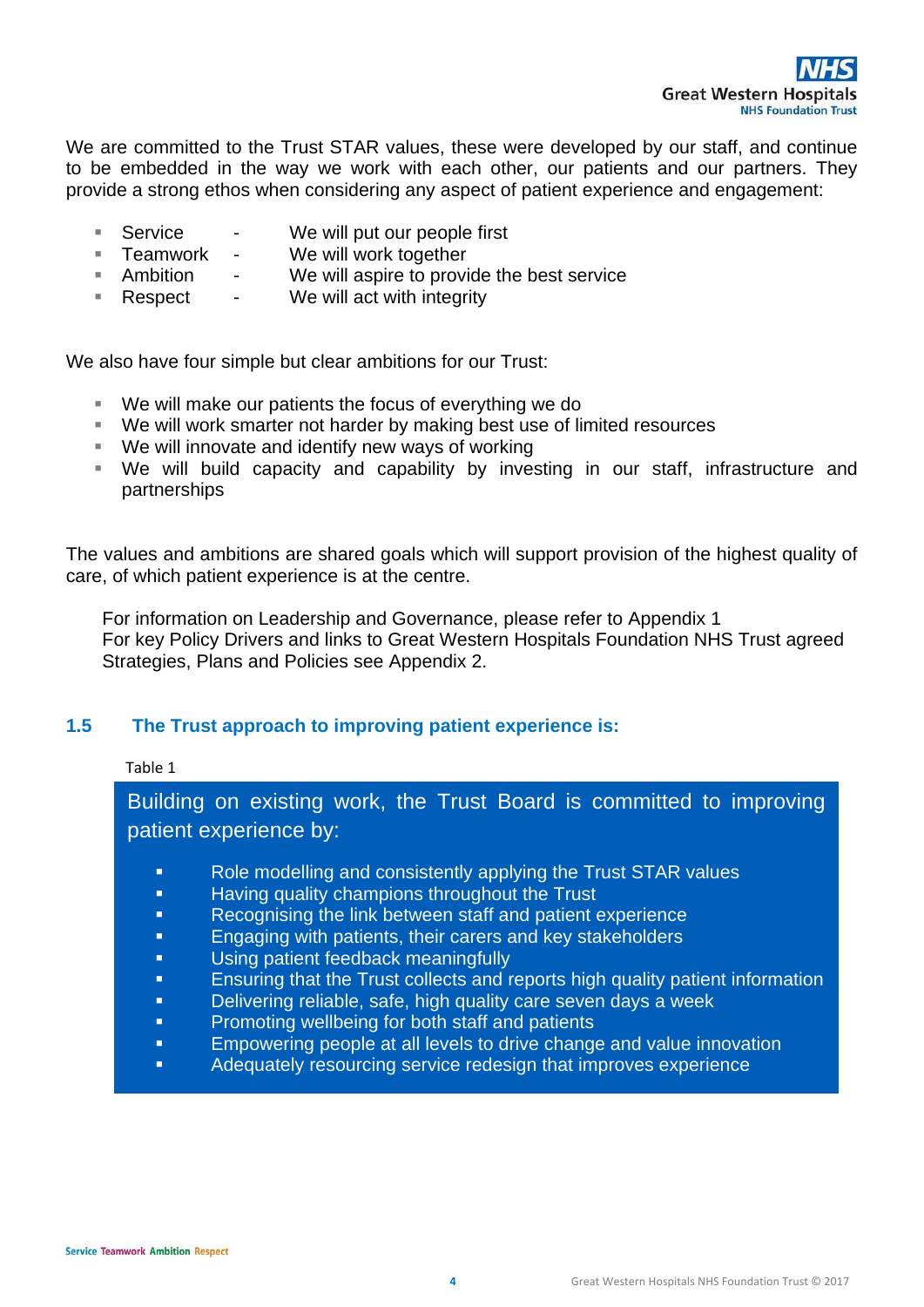#### **Section 2: What do we need to do to meet our key objectives?**

#### **2.1 Key objectives 2017-2022**

The Trust will focus on the following objectives between 2017 and 2022, short term actions to meet these objectives are included for 17-18, once these are completed the results will enable to Trust to agree a comprehensive set of actions required for 2018-2022.

- 2.1.1. Great Western Hospitals Foundation NHS Trust will develop and implement a process for engaging meaningfully with patients, carers, front line staff, and stakeholders.
- 2.1.2. Great Western Hospitals Foundation NHS Trust will strengthen the emphasis on using data and intelligence from patient feedback for improvement.
- 2.1.3. Great Western Hospitals Foundation NHS Trust will consider ways to improve organisational culture (links to the People Strategy, 2014-2-19)

#### **2.2 What do we need to do to meet these objectives?**

Firstly, it is important to consider what information/ feedback we collect and what is it used for. Secondly if patients, carers, staff and stakeholders are willing to spend their time giving us feedback, we have a responsibility to listen to this and take action to improve care and services.

There are many approaches to measuring patient and carer experiences of health services and it is unlikely that just one approach to measuring patient experience will provide the balance of detail and specificity that many improvement initiatives require. Combining different methods may be a good way forward. For instance, a short survey may help to gain feedback about general trends that can be quantified and tracked over time, supplemented with a small number of in-depth interviews or a patient panel to gain a more detailed understanding of why people feel a certain way (Health Foundation, 2013). It is important to recognise that different sources of data tell different stories about experience and so both qualitative and quantitative are required. A granular insight is needed to prompt improvement action with the importance of local ownership/real time/or as near to real time as possible being recognised and facilitated by the organisation.

It is suggested that a good compromise may be to use some existing validated tools and to supplement these with bespoke methods tailored to local concerns. An example would be to use a national survey dataset or a tool from the Picker Institute, combined with a patient panel or a small number of interviews asking about localised issues. Neil Churchill (NHS England, 2013) says that shifts in thinking are required; he illustrates his thinking by suggesting the following points are considered:

- **IMPROVEMENT focus, not metric or process-driven**
- **Insight drawn from multiple sources and from dialogue**
- Not just hospital but care pathways
- Not just individual services but the seams between them
- **Transition points can foster breakdown in experience**
- Not just general population, but insight on specific groups, especially vulnerable and protected/ underserved groups
- Not just what services have done, but how patients feel about them
- **Patient leadership will be as critical as clinical leadership**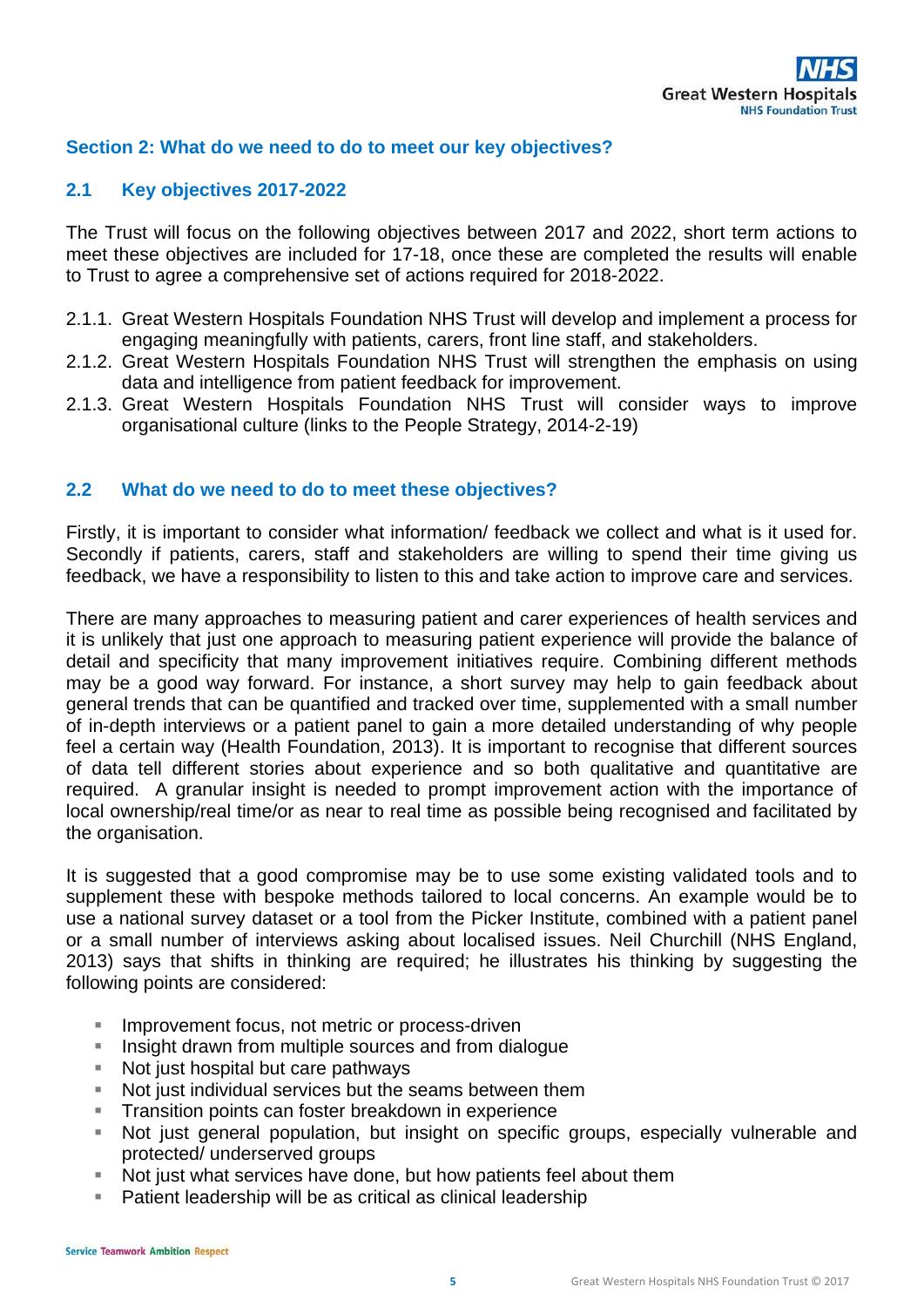Learning and quality improvement are dependent on continual patient input – innovation is most likely where patients' views and feedback play a strong role. (Kings Fund Improving NHS Culture, 2017)

It is recommended that the Board agrees to utilise an evidence based approach recommended by the Kings Fund called Experience-Based Co-Design (EBCD). More information can be found at:<https://www.kingsfund.org.uk/projects/ebcd>

The Toolkit takes the readers through a systematic, tried and tested approach and it has been very well evaluated and the Trusts that have adopted this approach have sustained changes (Stanley and Goodrich, HSJ, 2014). There is also further information in Appendix 3

Success in improving patient experience is fundamental to achievement of 'gold' in the ward assessment and accreditation framework (WAAF) and using the EBCD approach will help each department provide evidence of improvements to patient experience and care.

The Trust will increase the opportunities for meaningful engagement with patients and carers going forward. There are, however, many examples of activity in 16-17, these include the radiology review which resulted in receptionist staff training, a review of signage, and the Bed Evaluation open day which attracted 100 attendees including staff and members of the public, the feedback from this will inform the final decision later this year.

In order to meet the Trust objectives, alongside testing the EBCD approach, it is recommended that the Trust adopts the I statement methodology. I statements were developed nationally by system leaders and service users across the nation in 2012 to help us to drive better integration of care, care that is centred around the whole person, coordinated around the needs of patients, families and carers and feels more 'joined up' to the individual, including at transitions. They have been shown to have the greatest effect on whether someone has a good experience of care (National Quality Board, 2014) and are fundamental to the principles underpinning the Care Act 2014.

#### **"I" statements are:**

- a. I am involved as an active partner in my care this means playing an active role, when I'd like to, in making decisions about my care, treatment and support, and being supported to look after myself day-to-day.
- b. The people providing my care recognise that I am the expert on me this means that my knowledge, skills and expertise as a result of living with my condition, as well as the effect that this has had on my life and on the lives of those who are important to me, are respected.
- c. I have access to the information I need, which is presented in a way that is right for me, to make sure I understand what is happening and can play a role in making decisions if I'd like to
- d. I am treated as an individual my needs, values and preferences are respected.
- e. I am able to access services when I need them, and my care is coordinated so I know where to go next and where to turn if I have a problem.
- f. I am asked how I would like to be communicated with so that communication is tailored to me and is delivered with care and compassion, and I have the opportunity and time to ask questions and have a conversation about my care, treatment and support.
- g. I have access to the support I need and is right for me, including emotional and practical support, and I am able to involve my loved ones in decisions about me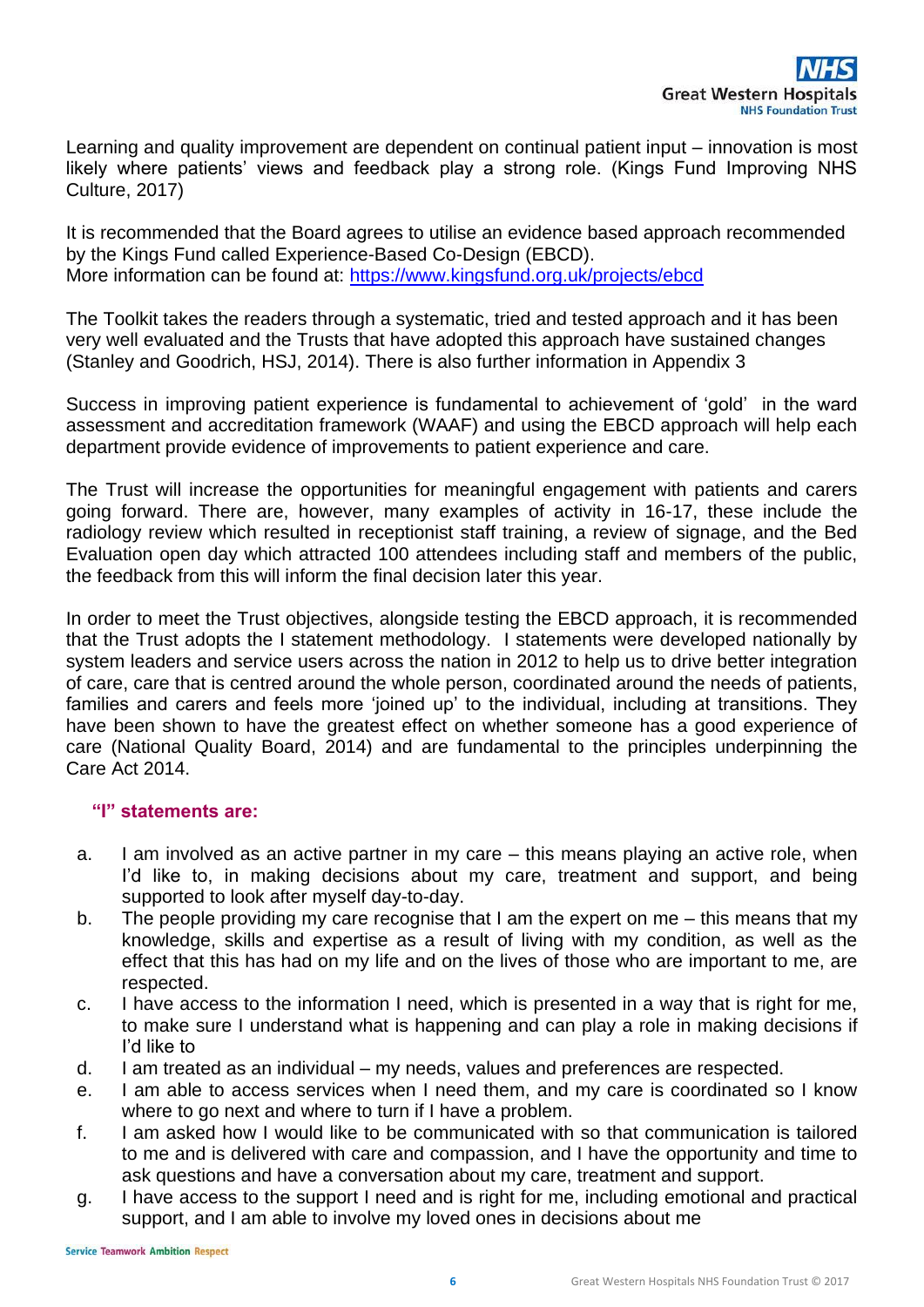h. The environment in which I receive my care is clean and comfortable and makes me feel dignified.

#### **2.2 Where are we now?**

The table below sets out examples of information we currently collect on patient experience:

| Table 2                                                                                                                                                                                                                                                                                                                                                                                                                                                                                                                                                                                                                                                                                       |  |  |  |  |
|-----------------------------------------------------------------------------------------------------------------------------------------------------------------------------------------------------------------------------------------------------------------------------------------------------------------------------------------------------------------------------------------------------------------------------------------------------------------------------------------------------------------------------------------------------------------------------------------------------------------------------------------------------------------------------------------------|--|--|--|--|
| <b>Complaints</b><br>$\blacksquare$<br><b>Friends and Family Test</b><br>Ξ<br><b>National Inpatient Survey</b><br>Ξ<br><b>National Emergency Department survey</b><br>Ξ<br>Listening event, x1 per year<br>$\blacksquare$<br><b>PLACE</b> survey<br>Ξ<br><b>Feedback from Non-Executive Director visits</b><br>$\blacksquare$<br><b>Call bell audits</b><br>п<br>Cancer services carry out many local surveys<br>$\blacksquare$<br>Dementia-carer's work<br>$\blacksquare$<br>Social media- Facebook page for GWH<br>Ξ<br><b>NHS Choices website</b><br>π<br><b>Patient Opinion website</b><br>Ξ<br>Engagement with service user groups such as Learning disability<br>п<br>Carers group<br>п |  |  |  |  |
|                                                                                                                                                                                                                                                                                                                                                                                                                                                                                                                                                                                                                                                                                               |  |  |  |  |

Table three shows what actions have taken in 16-17 as a Trust to improve patient experience as a result of feedback

#### Table 3

- Patient User Groups Hearing (Hearing loop improvements throughout the trust)
- You said, We did reported in CCG quarterly reports
- Friends and Family feedback
- Monthly analysis of complaint themes to divisions
- Patient video clip (learning from a complaint, visit to a patient's home, changes made to practice)
- Voicebook audio clips played at board, changes made from feedback received
- Noise at Night (results highlighted in 2015 survey results)
- Patient Journey Card to improve communication
- Food tasting/finger food Hydration and Nutrition Group (protected mealtimes for patients)
- Reasonable adjustments for patients with learning disabilities
- Carer's passport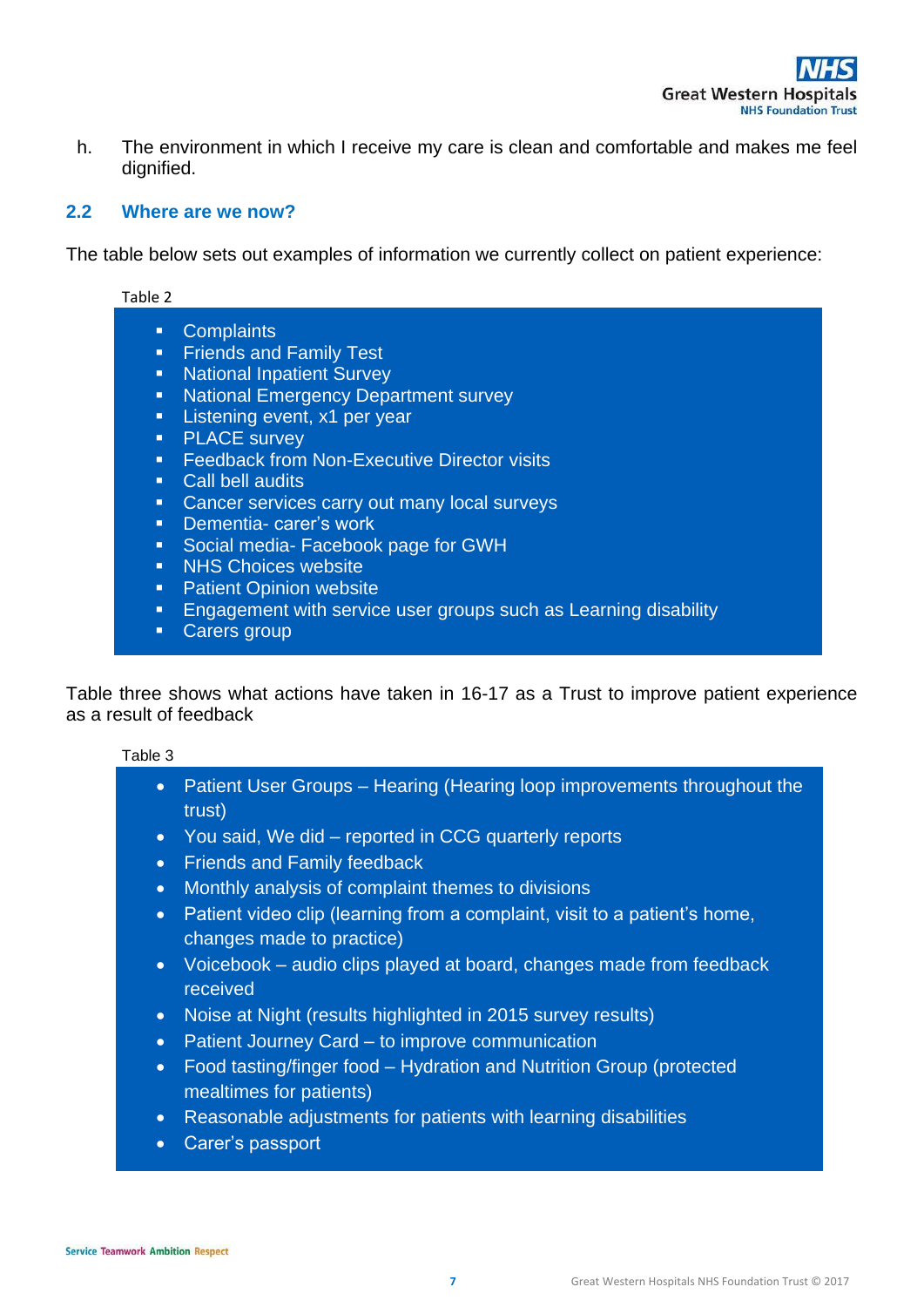The Trust is aware of the key themes generated each month from sources such as Friends and Family Test and the Inpatient survey.

Typically these are:

- **Behaviour and attitude of staff**
- Waiting times
- **Communication**
- Telecommunication

It is recommended that the Trust focusses on a key theme every 6 months and carry out bespoke work linked to the agreed theme, the quality team can provide support to improvement projects in the same way they would to a clinical improvement work stream, the benefit of this is that this tracked as a project with outcomes and is recorded and reported.

In the longer term we are part of an independent study from Kings College Hospital titled 'Impact of patient experience data on acute NHS hospital trusts' this study is looking at the way in which NHS acute Trusts in England use patient experience data to identify and implement improvements in healthcare quality. This will be published NIHR in April 2018.

### **2.2 Strategy Model**

The following model captures the elements of this strategy, action is required to review current board reporting processes in line with the Strategy.

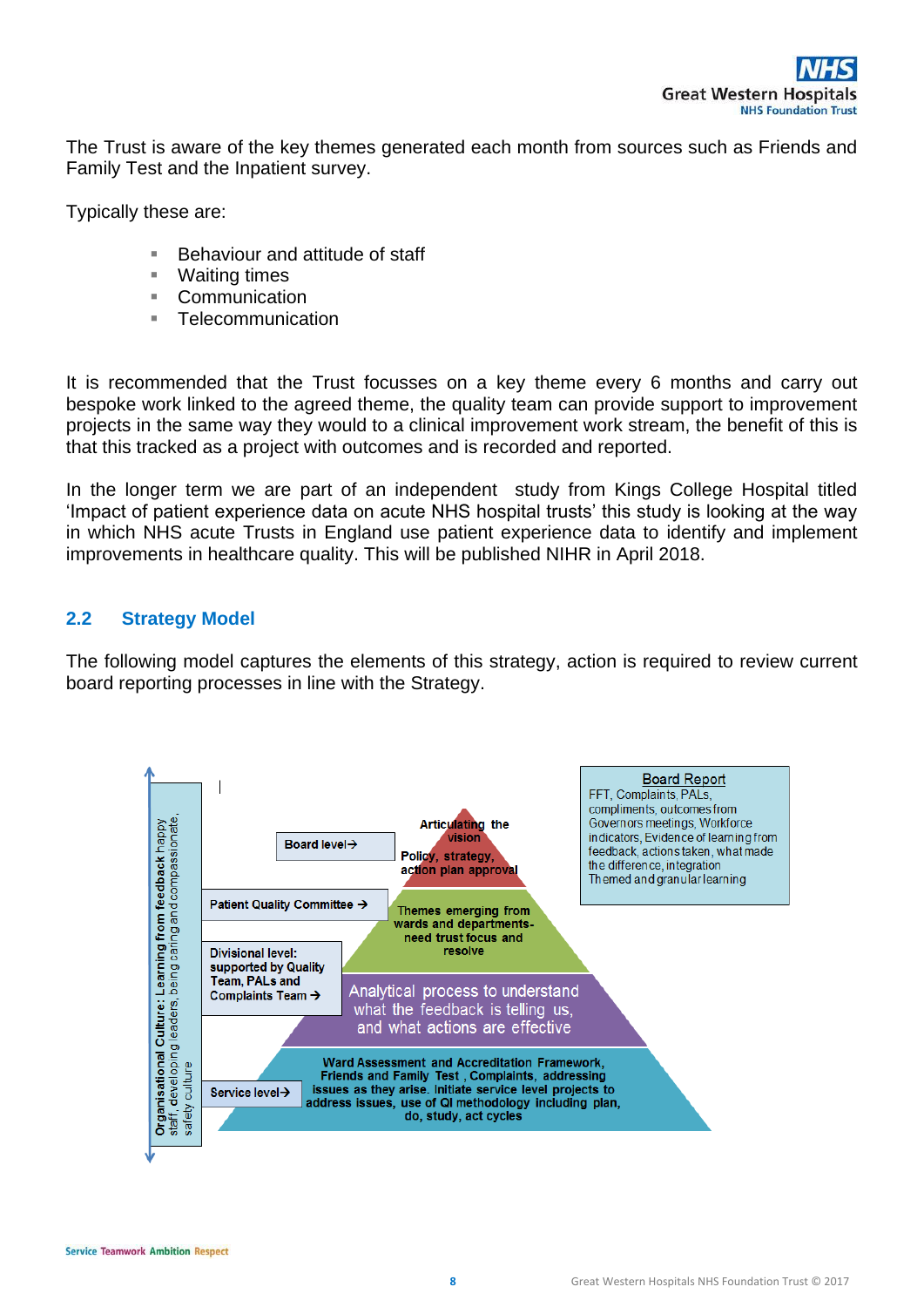### **2.4 Culture**

In the NHS we are looking for organisational cultures that put patients first, promote trust, respect and equality and are sufficiently open and transparent such that staff feel able to challenge each other robustly, regardless of status, without fear and are encouraged to come forward when difficulties arise (Tavistock consulting, Google search May 2017)

It is now accepted that healthy cultures in NHS organisations are crucial to ensuring the delivery of high-quality patient care. There are a number of Culture Assessment tools available but the Kings Fund recommends that organisation review the following:

**2.4.1 Inspiring vision and values**: Leaders at every level should communicate an inspiring, forward-looking and ambitious vision focused on offering high-quality, compassionate care to the communities they serve.

**2.4.2 Goals and Performance:** Goals must be set at every level from the board to frontline staff. Board goals should be shaped by patient input. Performance feedback should be based on patient feedback and patient outcomes.

**2.4.3 Support and Compassion:** If we want staff to treat patients with respect, care and compassion, all leaders and staff must treat their colleagues with respect, care and compassion.

**2.4.4 Learning and innovation:** Sustaining cultures of high-quality care involves all staff focusing on continual learning and improvement of patient care. Learning and quality improvement are dependent on continual patient input – innovation is most likely where patients' views and feedback play a strong role. A focus on improvement should ensure that:

- teams at all levels collectively take time to review and improve their performance
- quality and patient safety practices are an on-going priority for all
- there are high levels of dialogue, debate and discussion across the organisation to achieve shared understanding about quality problems and solutions
- all staff should encourage, welcome and explore feedback and treat complaints and errors as opportunities for learning across the system rather than as a prompt for blame. This encourages collective openness to and learning from errors, near misses and incidents.

**2.4.5 Effective team working:** Where multi-professional teams work together, patient satisfaction is higher, health care delivery is more effective, there are higher levels of innovation in ways of caring for patients, lower levels of stress, absenteeism and turnover, and more consistent communication with patients.

**2.4.6 Collective leadership:** Collective leadership means everyone taking responsibility for the success of the organisation as a whole – not just for their own jobs. It requires organisations to distribute leadership power to wherever expertise, capability and motivation sit within organisations. This includes patients taking on leadership roles, both in determining their own care and in shaping their health care organisations (via patient representatives and patients.

Sustaining cultures of high-quality care involves all staff focusing on continual learning and improvement of patient care.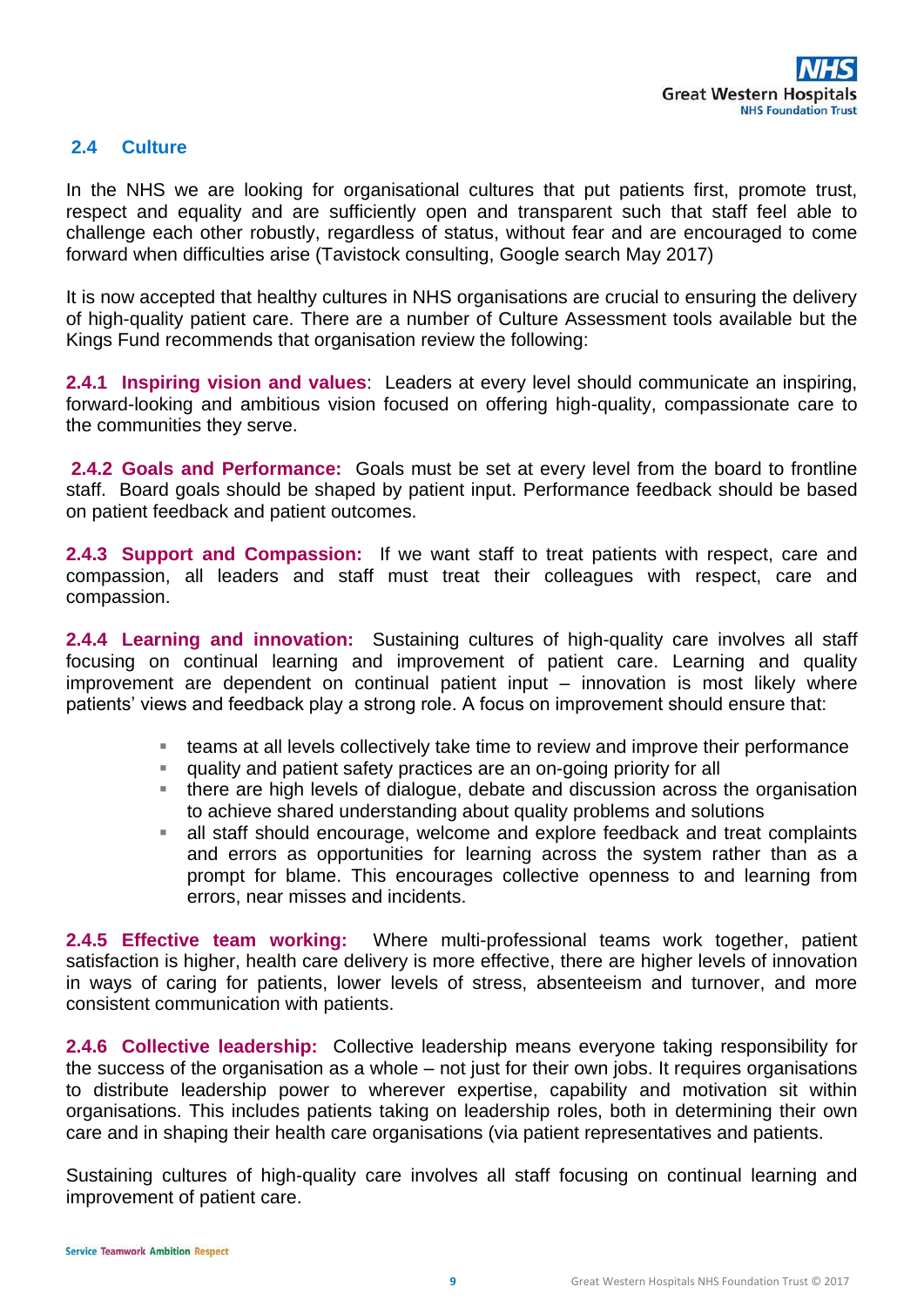A number of commitments relating to improving organisational culture have been set out in the People Strategy (2014-2019).

These are:

- To have the right people
- To listen to our people
- To empower our people
- To look after our people
- To develop our people
- To lead our people.

### **2.5 What actions will we implement in 2017/18?**

In the short term (17-18) we will take forward the following actions which will inform our longer term strategy on meaningful engagement with patients, carers, front line staff, and stakeholders

#### Table 4:

|                                                                                                                                                                           | <b>Actions for 2017-2018</b>                                                                                                                                                                                                                | By whom                                                                  | By when                  |  |
|---------------------------------------------------------------------------------------------------------------------------------------------------------------------------|---------------------------------------------------------------------------------------------------------------------------------------------------------------------------------------------------------------------------------------------|--------------------------------------------------------------------------|--------------------------|--|
| Take action on the Trust wide themes: The Trust will focus on a key theme every 6<br>months and carry out bespoke work linked to the agreed theme with at least 1 service |                                                                                                                                                                                                                                             |                                                                          |                          |  |
| in each Division                                                                                                                                                          |                                                                                                                                                                                                                                             |                                                                          |                          |  |
| $\mathbf{1}$                                                                                                                                                              | Behaviour and attitude of staff: Develop an<br>action plan for each Division: e.g. taking<br>junior staff into complaints meetings as<br>observers, reintroduce the goldfish<br>bowl<br>feedback sessions                                   | Divisional triumvirate                                                   |                          |  |
| $\overline{2}$                                                                                                                                                            | <b>Waiting times</b>                                                                                                                                                                                                                        | Divisional triumvirate                                                   |                          |  |
| 3                                                                                                                                                                         | Communication                                                                                                                                                                                                                               | Divisional triumvirate                                                   |                          |  |
| 4                                                                                                                                                                         | Telecommunication                                                                                                                                                                                                                           | Divisional triumvirate                                                   |                          |  |
| 5                                                                                                                                                                         | Revise Board reporting to ensure that a range<br>of patient experience feedback and actions<br>taken as a result of feedback are included                                                                                                   | Quality Lead/ Head of<br><b>Patient Advice</b><br><b>Liaison Service</b> | End of<br>Q2             |  |
| 6                                                                                                                                                                         | We will review the NICE Quality Standard 15<br>Patient experience in adult NHS services,<br>2012 to determine which elements will<br>support us to achieve our objectives, this will<br>inform the on-going development of this<br>strategy | Quality Lead/ Head of<br><b>Patient Advice</b><br><b>Liaison Service</b> | End of<br>Q <sub>3</sub> |  |
| $\overline{7}$                                                                                                                                                            | Review and test the evidence based co -<br>design approach in one area. Whose shoes<br>project testing event planned for June 17<br>Action Plan developed by Sept 17                                                                        | <b>Delivery Suite</b><br>Manager                                         | End of<br>Q <sub>2</sub> |  |
| 8                                                                                                                                                                         | Test I statements: Initially adapt the patient<br>discharge survey (phone calls) to include I<br>statements                                                                                                                                 | Quality Lead/ Head of<br><b>Patient Advice</b><br><b>Liaison Service</b> | End<br>0f<br>Q2          |  |
| 9                                                                                                                                                                         | Implement actions agreed within the Picker<br>action plan for 17-18                                                                                                                                                                         | Divisional triumvirate                                                   | End of<br>Q4             |  |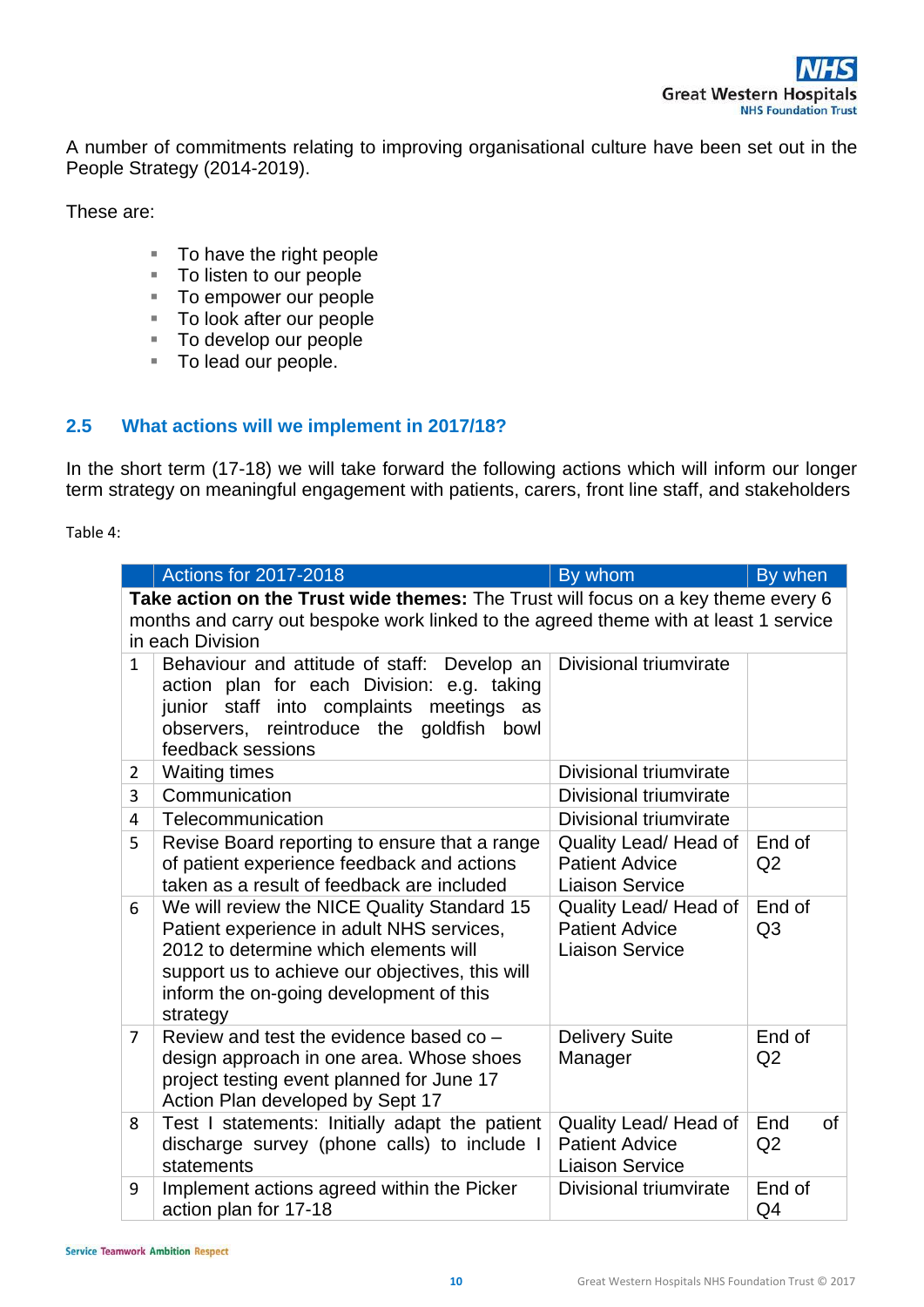**2.6 How will we know that we are making a difference and that we are reaching our ambition?** 

## **We will make our patients the focus of everything we do**

#### Table 5

## To know we are making a real difference we will:

- **Implement the agreed actions in Table 4**
- **Monitor outcomes from patient experience improvement projects**
- **IMPLEMENT IN A SET IS NOT ASSESS IN ACCREDUATE ART ASSET IS A SET IS A SET IS NOT A SET IS NOT A SET IS A SET I** and see wards achieving green and gold status.
- **See an improvement in staffing indicators**
- See an improvement in safety indicators- safety work streams
- See evidence of engagement with harder to reach groups and evidence of actions completed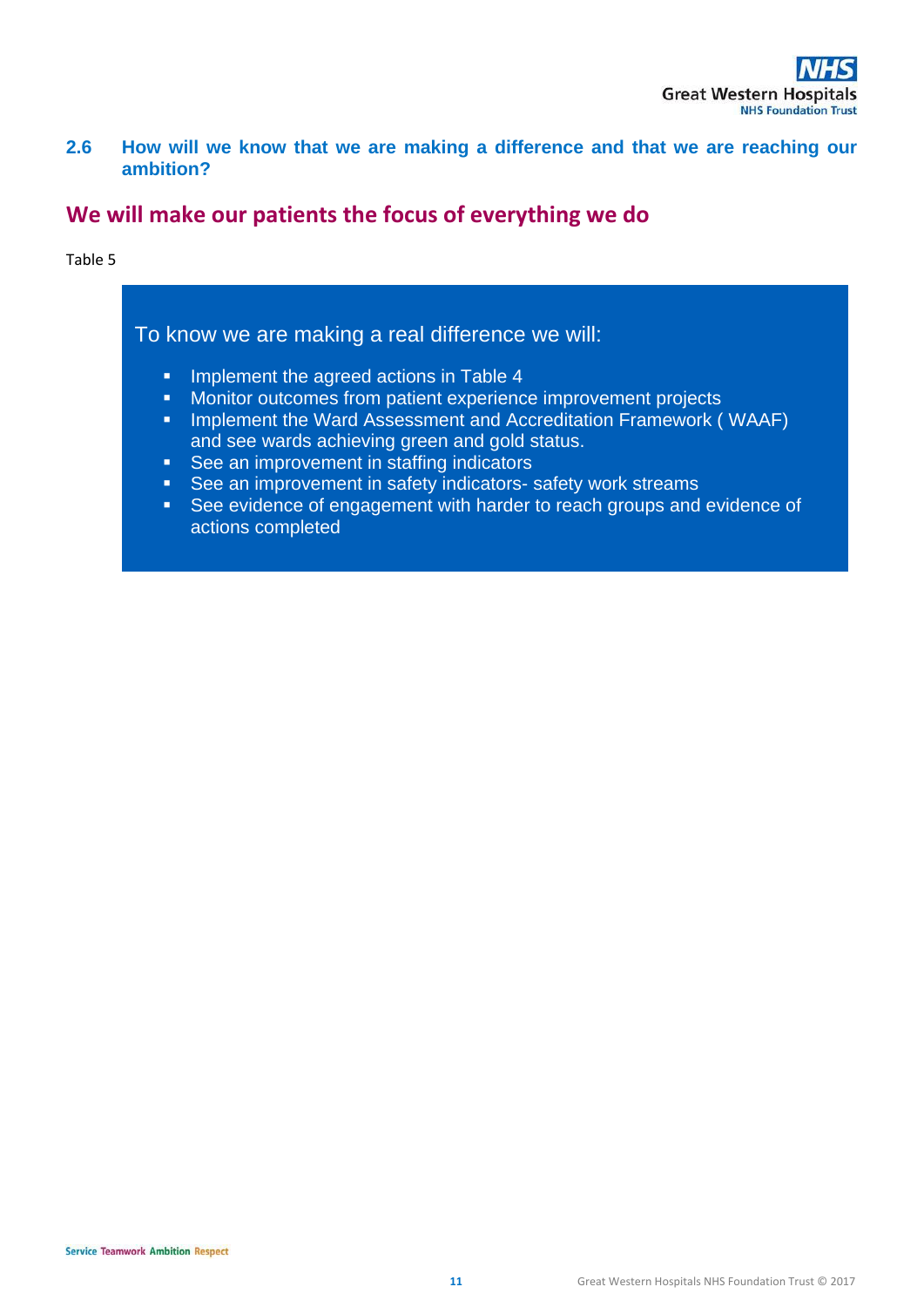

# **Appendix 1**

# **Leadership and governance**

#### **The Board of Directors**

The Board of Directors provides the leadership that creates a culture that is involving and inclusive and supports:

- **The development of a broad understanding of the business case for and the benefits of** patient, carer and public engagement and experience.
- The incorporation of engagement and experience into all aspects of decision making.
- The mainstreaming of patient and public engagement and experience by embedding the principle in personal and organisational objectives.
- The demonstration of principles and aims of the patient and carer experience strategy by actions as well as words

#### **Council of Governors**

As a Foundation Trust, we are held to account by our Members who, acting through our Council of Governors, offer constructive challenge to the Trust Board on important issues which matter to our members. As a Trust we encourage patients, carers, and staff to have their say to help inform strategic direction and service design.

The Council of Governors consists of elected and nominated governors who provide an important link between the Trust, local people and key stakeholder organisations by sharing information and views that can be used to develop and improve patient experience. The Council of Governors have two key roles, namely:-

- Hold the Non-Executive Directors to account for the performance of the Board
- Represent the views of the membership and public

In order to carry out these two roles and strive to improve the Trust's quality of care and patient experience Governors can do the following:-

- The Council of Governors may collectively ask for a report, advice and information
- Governor working groups (including Patient Quality & Operational Performance) are aligned to Board committees and receive presentations, reports and information
- Represent views of members directly to Board via questions
- Listening Individual governors attend events to receive information / Governors are also encouraged to listen to their colleagues or members of the public to help represent their views
- Governors may observe public part of Board meetings
- Networking events
- Workshops
- **Lead & Deputy Lead Governors**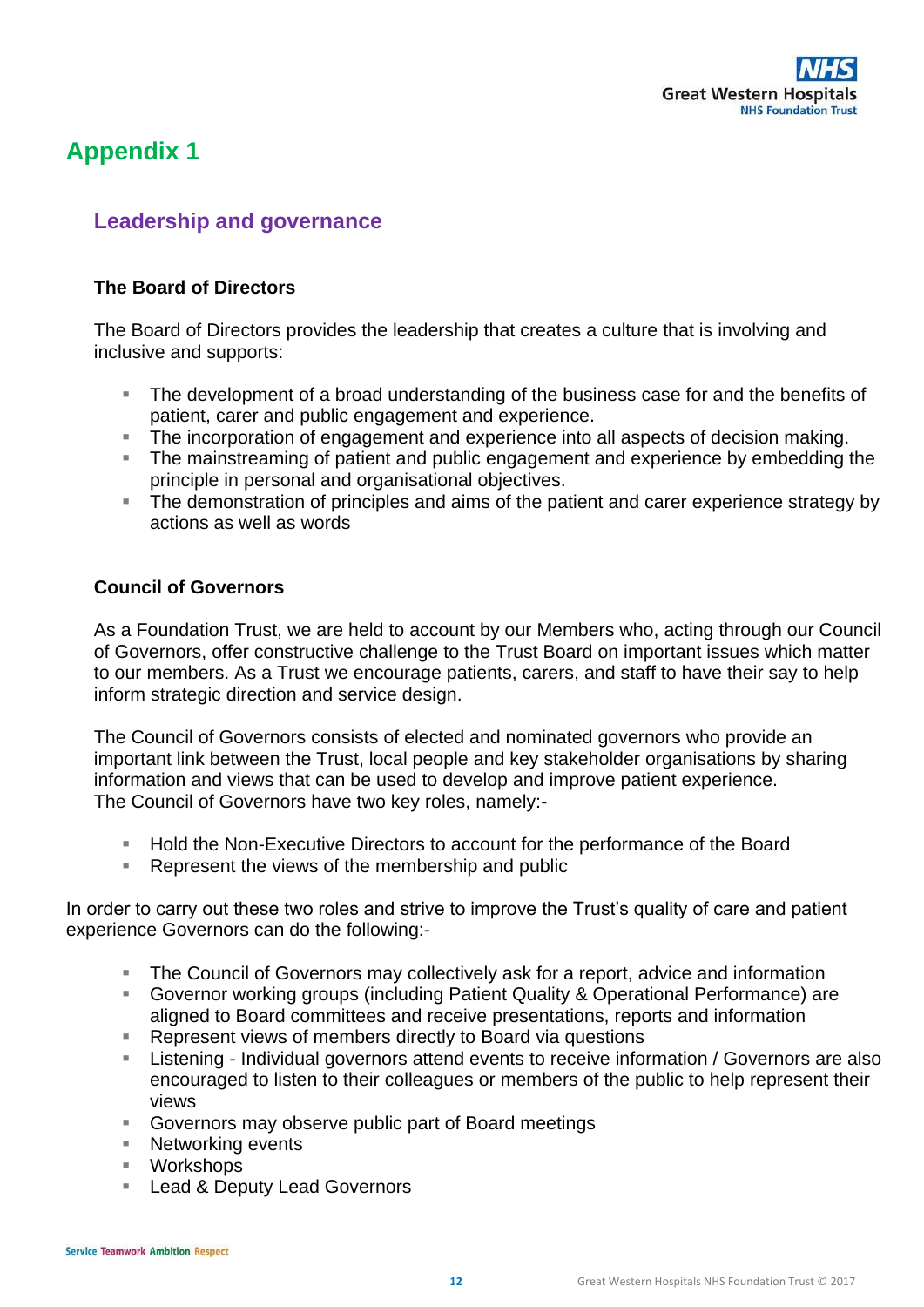#### **Chief Nurse**

The Chief Nurse is the Board's designated lead for patient and carer experience, and is responsible for ensuring robust systems and processes are in place to maximise safety and quality based on patient and carer feedback.

# **Governance and Reporting to Trust Board**

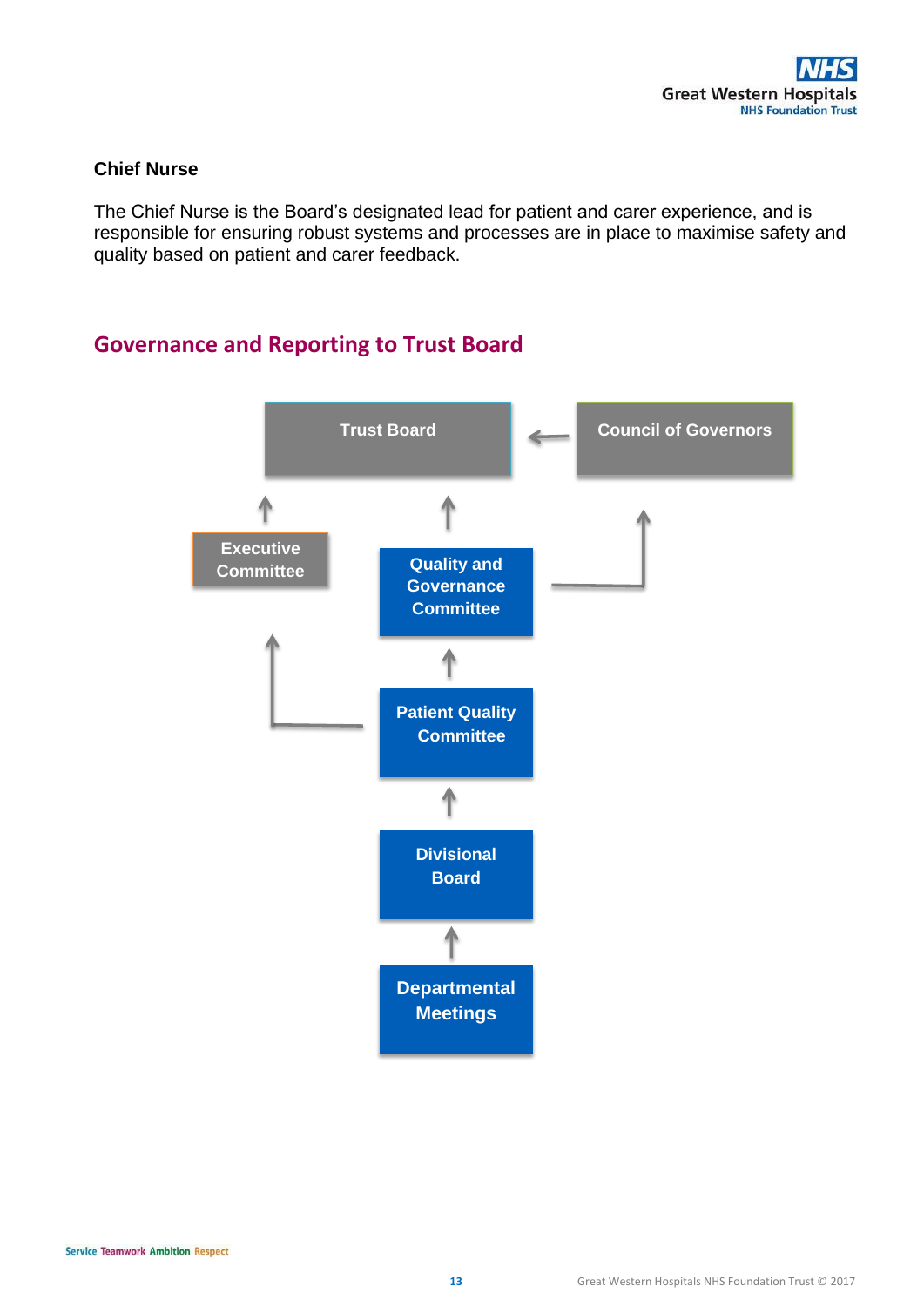# **Appendix 2**

### **Key policy drivers**

- NHS Constitution 2017/18
- NHS Mandate 2017
- **Commissioning for a positive patient experience 2014**
- 5 Year Forward View, next steps 2017
- Nursing and Midwifery Care Framework a response to Leading Change, Adding Value, paper to exec co Aug 16 Commitments set out in Leading Action, Adding Value (NHSE 16)
- Nursing Together, A Strategy for Improving Patient Care (2011)
- NHS Outcomes Framework 2017/18
- Francis Report 2013
- **Winterbourne View Report 2014**
- Berwick Report 2013
- **Improving experiences of care: Our shared understanding and ambition, National** quality board, (Jan 2015)

### **Links to Great Western Hospitals Foundation NHS Trust agreed Strategies, Plans and Policies**

- The People Strategy (2014-2019)
- **Quality Improvement Strategy (2014)**
- Health and Wellbeing Strategy (2017-2022)
- **Local Carer's Strategies (2016)**
- Nursing Strategy (updated 2016)
- Ward Assessment and Accreditation Framework (Feb, 2017)
- **Dementia strategy (2017)**
- **Introduction of safer staffing, e roster (2017)**
- **Picker Report on National Inpatient Survey (2017)**
- **Patient Property Policy (currently in draft format, 2017)**
- Changes to Friends and Family collation e.g. Text messaging (2017)